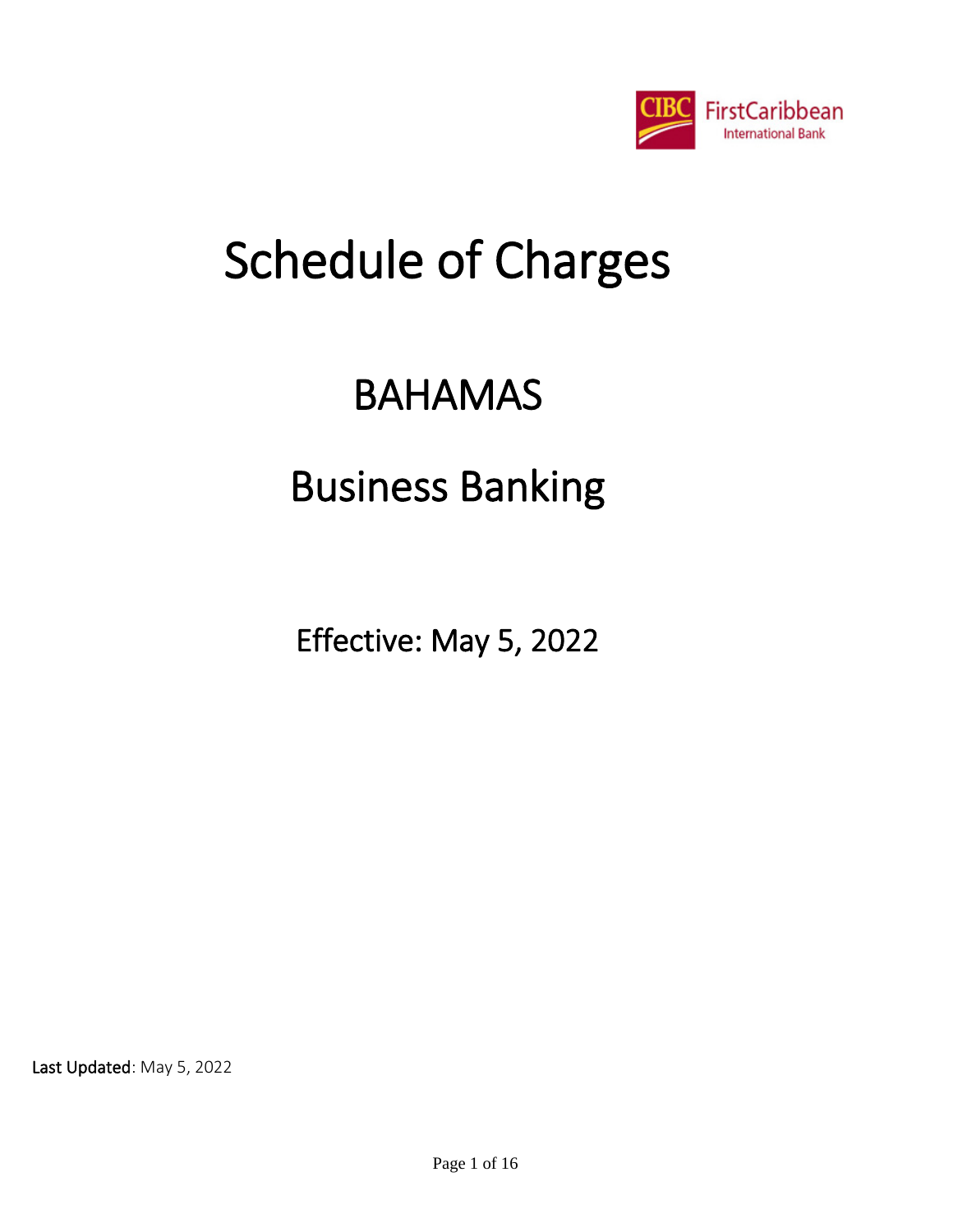

### **CONTENTS**

- PERSONAL DEPOSIT AND TRANSACTION ACCOUNTS LOCAL CURRENCY
- PERSONAL DEPOSIT AND TRANSACTION ACCOUNTS FOREIGN CURRENCY
- SUNDRY SERVICES
- LENDING AND CARD SERVICES
- CORPORATE SERVICES
- TRADE SERVICES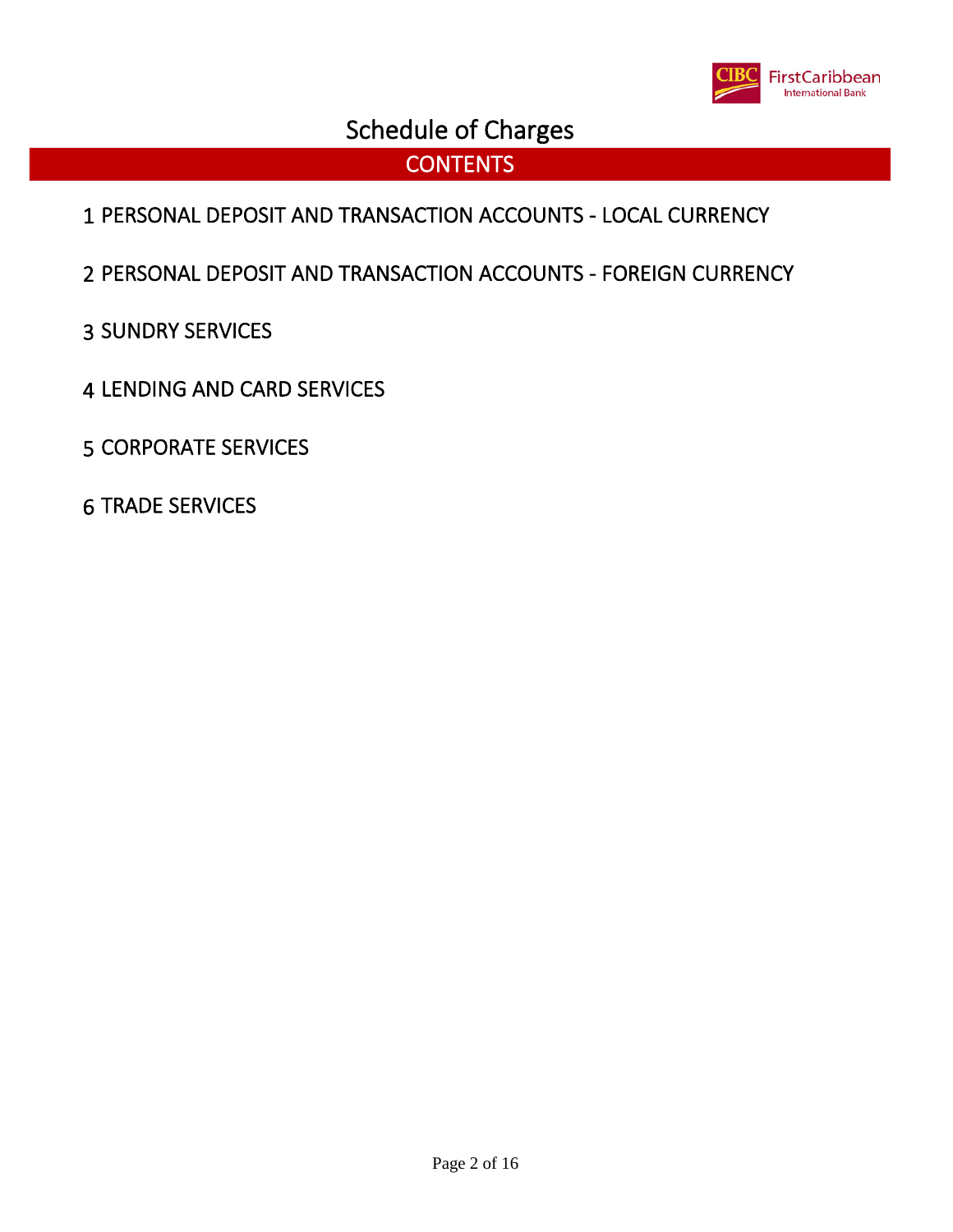

| DEPOSIT AND TRANSACTION ACCOUNTS - LOCAL CURRENCY        |                              |                      |                                   |  |  |
|----------------------------------------------------------|------------------------------|----------------------|-----------------------------------|--|--|
|                                                          | <b>CHARGES</b><br>(pre -VAT) | <b>VAT</b><br>10.00% | <b>FINAL CHARGES</b><br>(inc.VAT) |  |  |
| Chequing Accounts (Product Code 737)                     |                              |                      |                                   |  |  |
| Monthly service fee                                      | \$12.00                      | 1.20                 | \$13.20                           |  |  |
| Withdrawals /Debits/Cheques - In Branch/Over The Counter | $$1.85 +$ stamp duty         | 0.19                 | $$2.04 + stamp$ duty              |  |  |
| Deposits/Credits - In Branch/Over The Counter            | \$0.65 each                  | 0.07                 | \$0.72 each                       |  |  |
| Unlimited Accounts (Product Code 767)                    |                              |                      |                                   |  |  |
| Monthly service fee                                      | \$40.00                      | 4.00                 | \$44.00                           |  |  |
| Withdrawals /Debits/Cheques - In Branch/Over The Counter | No Charge                    |                      | No Charge                         |  |  |
| Deposits/Credits - In Branch/Over The Counter            | No Charge                    |                      | No Charge                         |  |  |
|                                                          |                              |                      |                                   |  |  |
| Interest Accounts (Product Code 750)                     |                              |                      |                                   |  |  |
| Average balance to avoid monthly service fee             | \$5,000.00                   |                      | \$5,000.00                        |  |  |
| Monthly service fee for falling helow average halance    | \$12.00                      | 120                  | \$13.20                           |  |  |

| Monthly service fee for falling below average balance    | \$12.00                    | \$13.20                   |
|----------------------------------------------------------|----------------------------|---------------------------|
| Withdrawals /Debits/Cheques - In Branch/Over The Counter | \$2.00 each $+$ stamp duty | $$2.20$ each + stamp duty |
| Deposits/Credits - In Branch/Over The Counter            | No Charge                  | No Charge                 |

*Notes:*

*1. \* - Product/Service Not offered to new clients*

*2. Senior Chequing & Savings Accounts - Commission Free Services on Local Mgr Cheques, Standing Orders & Traveller's Cheques*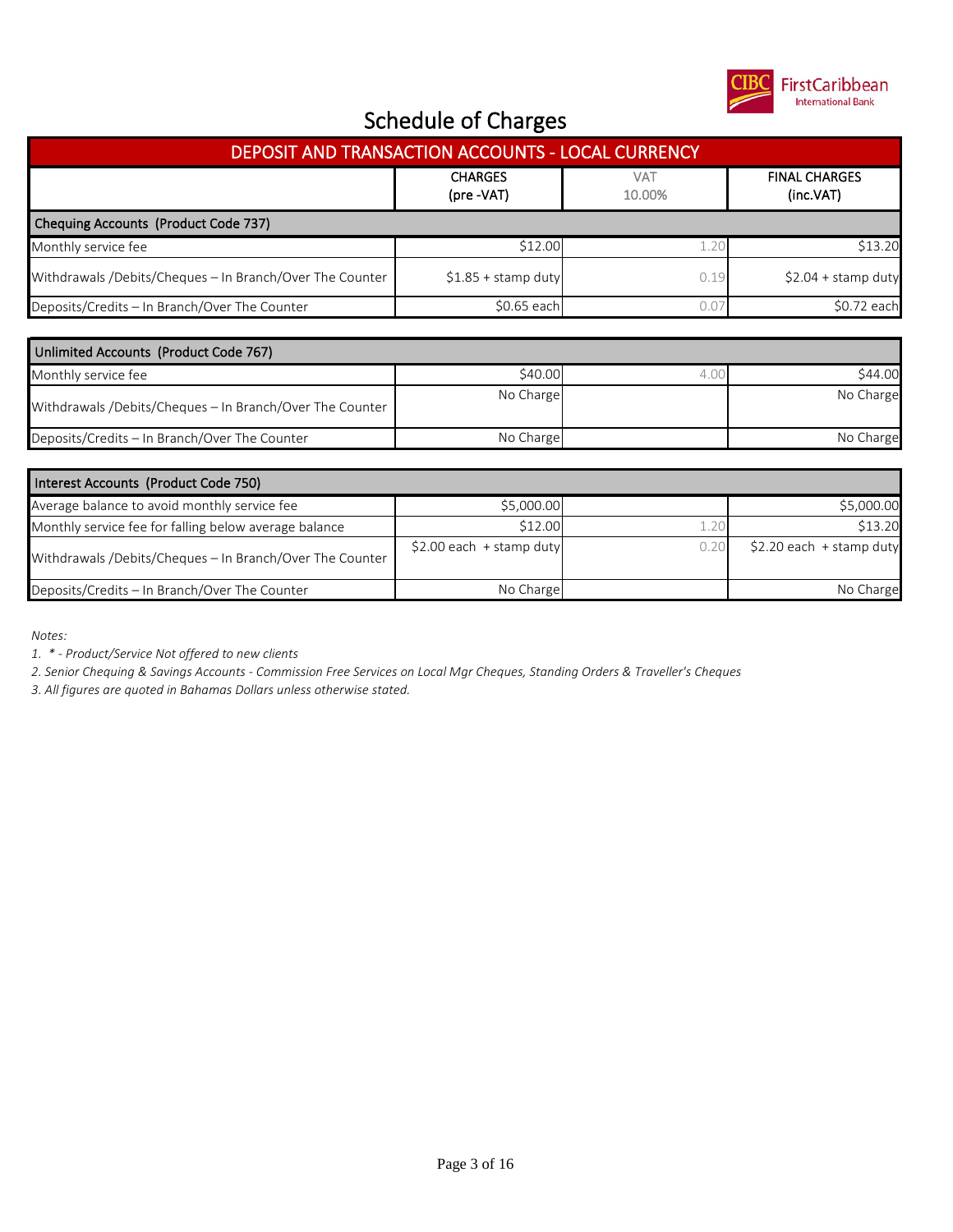

| <b>DEPOSIT AND TRANSACTION ACCOUNTS - FOREIGN CURRENCY</b>  |                                   |                 |                         |  |  |
|-------------------------------------------------------------|-----------------------------------|-----------------|-------------------------|--|--|
|                                                             | <b>FINAL CHARGES</b><br>(inc.VAT) |                 |                         |  |  |
| UNITED STATES DOLLAR (USD)                                  |                                   |                 |                         |  |  |
| <b>USD Chequing Accounts</b>                                |                                   |                 |                         |  |  |
| Monthly service fee                                         | USD\$10.00                        | <b>USD 1.00</b> | USD\$11.00              |  |  |
| Withdrawals /Debits/Cheques - In Branch/Over The<br>Counter | USD \$0.65 + stamp duty           | USD 0.07        | USD \$0.72 + stamp duty |  |  |
| Deposits/Credits - In Branch/Over The Counter               | USD\$0.65                         | USD 0.07        | USD\$0.72               |  |  |
|                                                             |                                   |                 |                         |  |  |
| <b>CANADIAN DOLLAR (CAD)</b>                                |                                   |                 |                         |  |  |
| <b>CAD Chequing Accounts</b>                                |                                   |                 |                         |  |  |
| Monthly convice foo                                         | CAD 1000                          | CAD100          | 61100                   |  |  |

| Monthly service fee                              | CAD 10.00                  | CAD 1.00 | \$11.00                    |
|--------------------------------------------------|----------------------------|----------|----------------------------|
| Withdrawals /Debits/Cheques - In Branch/Over The | CAD 0.65 each + stamp duty | CAD 0.07 | CAD 0.72 each + stamp duty |
| Counter                                          |                            |          |                            |
| Deposits/Credits - In Branch/Over The Counter    | CAD 0.65 each              | CAD 0.07 | CAD 0.72 each              |

| <b>POUND STERLING (GBP)</b>                                 |                            |          |                            |
|-------------------------------------------------------------|----------------------------|----------|----------------------------|
| <b>GBP Chequing Accounts</b>                                |                            |          |                            |
| Monthly service fee                                         | GBP 10.00                  | GBP 1.00 | GBP 11.00                  |
| Withdrawals /Debits/Cheques - In Branch/Over The<br>Counter | GBP 0.65 EACH + stamp duty | GBP 0.07 | GBP 0.72 EACH + stamp duty |
| Deposits/Credits - In Branch/Over The Counter               | GBP 0.65 each              | GBP 0.07 | GBP 0.72 each              |

| <b>EURO DOLLARS (EUR)</b>                                   |                                         |                |                                                 |  |  |  |
|-------------------------------------------------------------|-----------------------------------------|----------------|-------------------------------------------------|--|--|--|
| <b>EUR Chequing Accounts</b>                                |                                         |                |                                                 |  |  |  |
| Monthly service fee                                         | € 10.00                                 | € 1.00         | € 11.00                                         |  |  |  |
| Withdrawals /Debits/Cheques - In Branch/Over The<br>Counter | € 0.65 + stamp duty                     | $\notin$ 0.0   | € 0.72 + stamp duty                             |  |  |  |
| Deposits/Credits - In Branch/Over The Counter<br>(each)     | € 0.65                                  | $\epsilon$ 0.0 | € 0.72                                          |  |  |  |
| EUR deposit charge                                          | 0.7% p.a. of Average Monthly<br>Balance |                | 0.070% 0.77% p.a. of Average Monthly<br>Balance |  |  |  |

*Notes:*

*1. \* - Product/Service Not offered to new clients*

*2. Senior Chequing & Savings Accounts - Commission Free Services on Local Mgr Cheques, Standing Orders & Traveller's Cheques*

*3. All figures are quoted in Bahamas Dollars unless otherwise stated.*

*4. EUR currency fixed deposits and transaction accounts, where offered, are charged at a rate of 0.70% per annum.*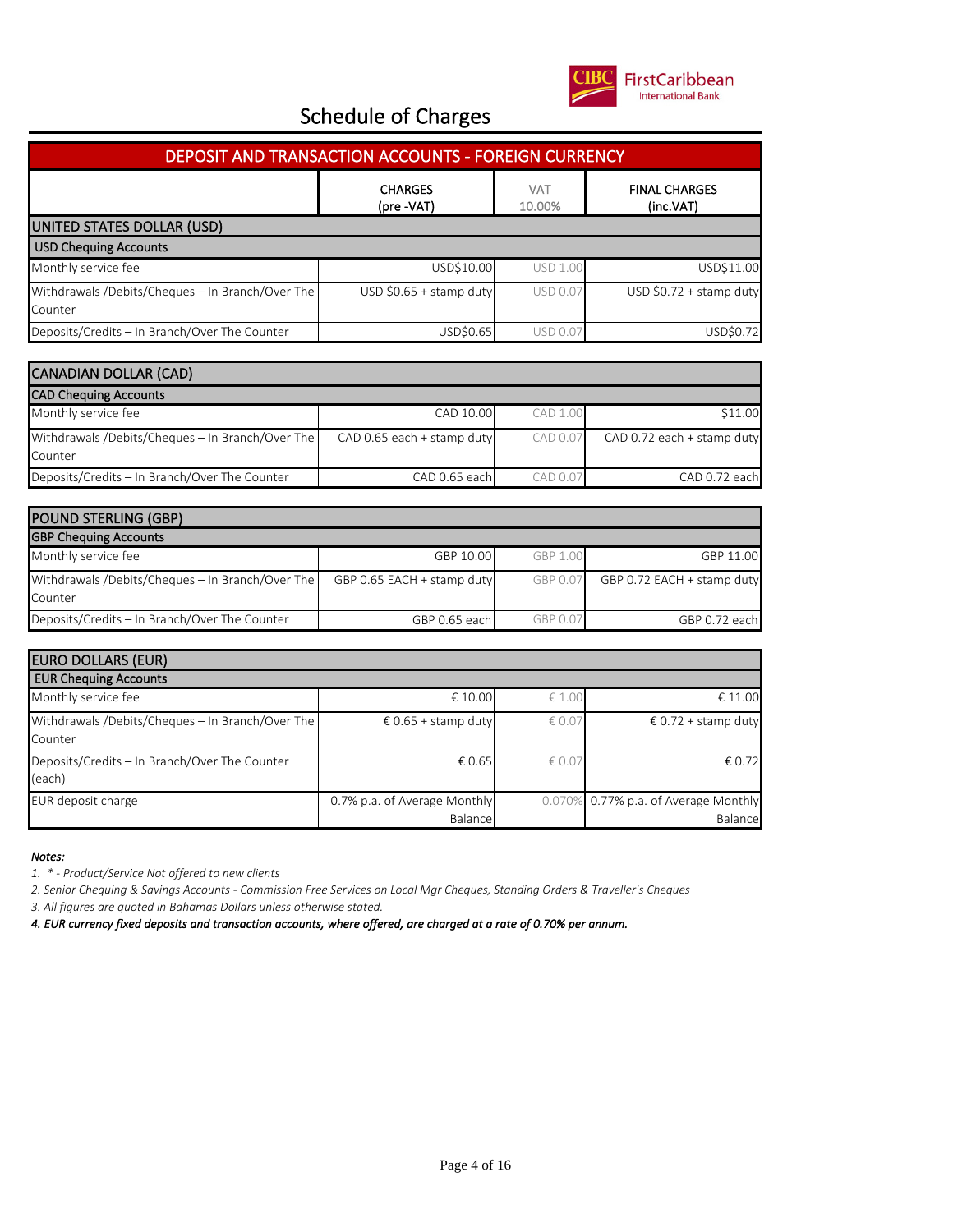

| <b>SUNDRY SERVICES</b>         |                |            |                      |  |  |
|--------------------------------|----------------|------------|----------------------|--|--|
|                                | <b>CHARGES</b> | <b>VAT</b> | <b>FINAL CHARGES</b> |  |  |
|                                | (pre -VAT)     | 10.0%      | (inc.VAT)            |  |  |
| INTERNET AND TELEPHONE BANKING |                |            |                      |  |  |
| Monthly Access Fee             | No Charge      |            | No Charge            |  |  |
| 1st Insights                   | No Charge      |            | No Charge            |  |  |

| <b>WIRE TRANSFERS</b>                              |              |             |              |            |              |             |
|----------------------------------------------------|--------------|-------------|--------------|------------|--------------|-------------|
| <b>International Wire Transfer</b>                 | Via Internet | Via Branch  | Via Internet | Via Branch | Via Internet | Via Branch  |
| \$1 to \$9,999.99                                  | \$45.00      | \$75.00     | \$4.50       | \$7.50     | \$49.50      | \$82.50     |
| \$10,000 to \$99,999.100                           | \$55.00      | \$85.00     | \$5.50       | \$8.50     | \$60.50      | \$93.50     |
| \$100,000 and Over                                 | \$80.00      | \$125.00    | \$8.00       | \$12.50    | \$88.00      | \$137.50    |
| 1st Send Wire Transfer                             |              |             |              |            |              |             |
| \$1 to \$500.00                                    | \$15.18      | N/A         | \$1.52       | N/A        | \$16.70      | N/A         |
| \$500.01 to \$10,000.00                            | \$38.39      | N/A         | \$3.84       | N/A        | \$42.23      | N/A         |
| <b>Local / Regional Transfers</b>                  |              |             |              |            |              |             |
| To an account held at other local banks via RTGS   | \$5.00       | \$10.00     | \$0.50       | \$1.00     | \$5.50       | \$11.00     |
| To an account held at one of our regional branches | \$30.00      | \$40.00     | \$3.00       | \$4.00     | \$33.00      | \$44.00     |
| <b>Incoming Wire Transfers</b>                     |              |             |              |            |              |             |
| To credit an account at one of our branches        |              | \$11.25     |              | \$1.13     |              | \$12.38     |
| To credit an account held at other local banks     |              | \$20,00     |              | \$2.00     |              | \$22.00     |
| Payable on presentation of Photo Identification    |              | \$35.00     |              | \$3.50     |              | \$38.50     |
| Returned Wire Payments: Incoming and Outgoing      |              | USD \$30.00 |              | USD\$3.00  |              | USD \$33.60 |
| Tracers on Wire Transfers                          |              | USD \$40.00 |              | USD\$4.00  |              | USD \$44.80 |

*Notes:*

*1. All figures are quoted in local currency unless otherwise stated.*

*2. RTGS - Real Time Gross Settlement is an initiative of some local Central Banks that allows commercial banks to make (large) inter-bank transactions in real-time 3. All wires are sent for Beneficiary to pay Correspondent fees*

| <b>DRAFTS</b>                                                     |                    |         |                        |
|-------------------------------------------------------------------|--------------------|---------|------------------------|
| Local Draft (Manager's Cheque)                                    | \$8.00             | \$0.80  | \$8.80                 |
| USD Draft                                                         |                    |         |                        |
| Up to \$9,999                                                     | \$56.25            | \$5.63  | \$61.88 + Stamp Duty   |
| \$10,000 to \$24,999                                              | \$68.75            | \$6.88  | \$75.63 + Stamp Duty   |
| \$25,000 & Over                                                   | \$100.00           | \$10.00 | \$110 + Stamp Duty     |
| Other Foreign Currency Draft                                      |                    |         |                        |
| Up to \$9,999                                                     | \$56.25            | \$5.63  | \$61.88 + Stamp Duty   |
| \$10,000 to \$24,999                                              | \$68.75            | \$6.88  | \$75.63 + Stamp Duty   |
| \$25,000 & Over                                                   | \$100.00           | \$10.00 | \$110 + Stamp Duty     |
| Tracers on Local Drafts (plus costs)                              | \$10.00            | \$1.00  | $$11 + Costs$          |
| Tracers on Foreign Drafts (plus costs)                            | \$40.00            | \$4.00  | $$44 + Costs$          |
| Stop Payment on Local Drafts (plus costs)                         | \$25.00            | \$2.50  | $$27.5 + Costs$        |
| Stop Payment on Foreign Drafts<br>(includes foreign bank charges) | \$62.50            | \$6.25  | USD \$68.75 Equivalent |
| Duplicate / Replacement Drafts                                    | Original Draft Fee |         | Original Draft Fee     |

| <b>MAIL TRANSFERS</b> |                 |       |                                                              |
|-----------------------|-----------------|-------|--------------------------------------------------------------|
| Outgoing: Inland      | $\cap$<br>54.UU | 50.40 | $\sim$<br>arges.<br>$\mathcal{L}$<br>74 д<br>-∪i di<br>tidi. |
| Incoming              | N/A             |       | N/A                                                          |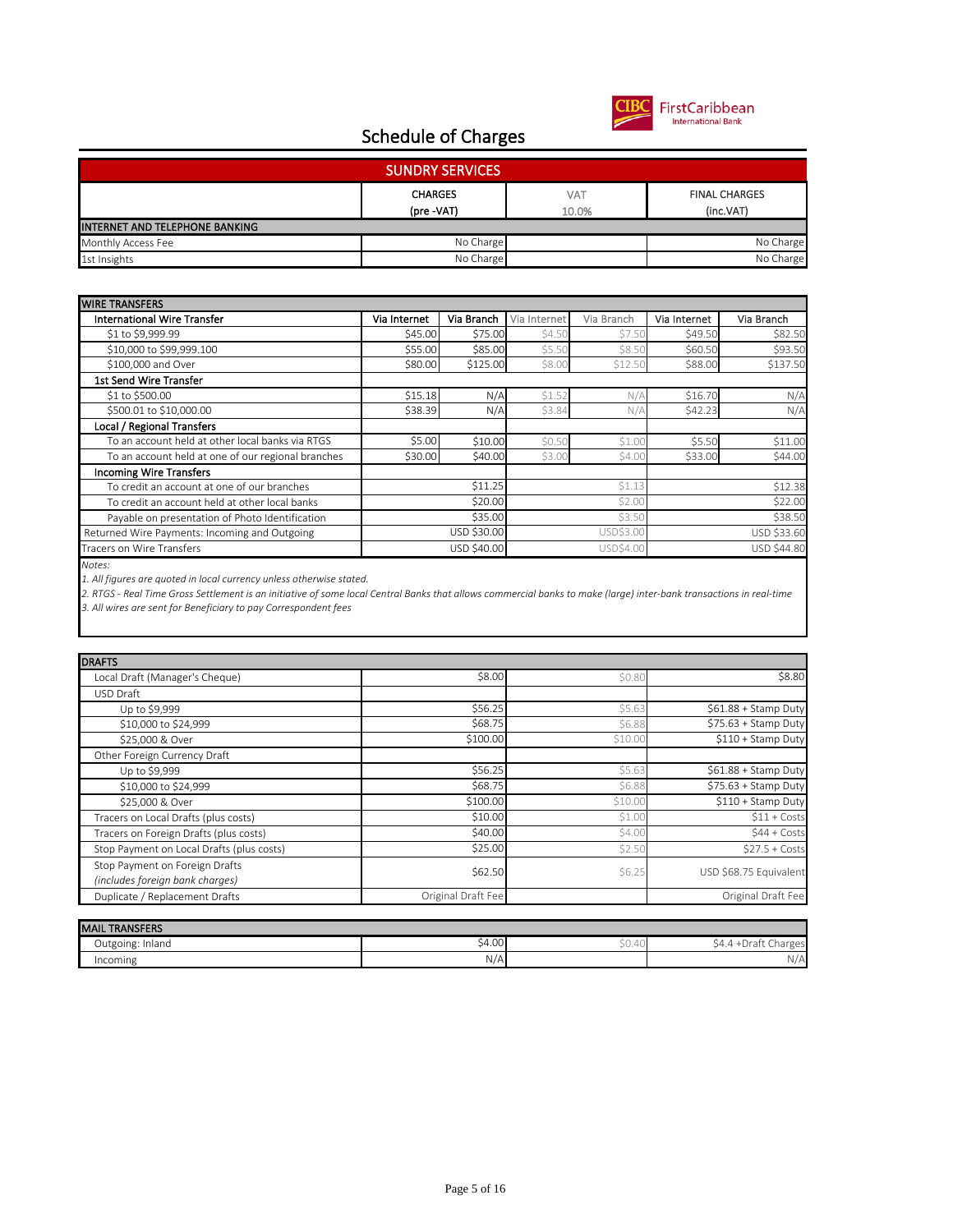

| <b>SUNDRY SERVICES</b>                                     |                              |                             |                                   |  |  |
|------------------------------------------------------------|------------------------------|-----------------------------|-----------------------------------|--|--|
|                                                            | <b>CHARGES</b><br>(pre -VAT) | <b>VAT</b><br>10.0%         | <b>FINAL CHARGES</b><br>(inc.VAT) |  |  |
|                                                            |                              |                             |                                   |  |  |
| <b>STANDING ORDERS</b>                                     |                              |                             |                                   |  |  |
| Set-up                                                     | \$2.00                       | \$0.20                      | \$2.20                            |  |  |
| Amendment                                                  | \$10.00                      | \$1.00                      | \$11.00                           |  |  |
| Internal Standing Orders                                   |                              |                             |                                   |  |  |
| Loan Payments or Safety Deposit Box/Premier<br>annual fees | No Charge                    |                             | No Charge                         |  |  |
| Between other accounts                                     | \$6.00                       | \$0.60                      | \$6.60                            |  |  |
| <b>External Standing Orders:</b>                           |                              |                             |                                   |  |  |
| To transfer funds LOCALLY via DRAFT                        | $$10.00 + dr$ aft fee        | \$1.2C                      | $$11.00 + draft fee$              |  |  |
| To transfer funds LOCALLY via RTGS                         | \$20.00                      | \$1.00                      | \$21.00                           |  |  |
| To transfer funds OVERSEAS                                 | \$10.00 + draft/wire fee     | \$1.00                      | \$11.00 + draft/wire fee          |  |  |
|                                                            |                              |                             |                                   |  |  |
| <b>BILL PAYMENT</b>                                        |                              |                             |                                   |  |  |
| Via the Branch Counter                                     | \$1.00                       | \$0.10                      | \$1.10                            |  |  |
| Via the ABM                                                | No Charge                    |                             | No Charge                         |  |  |
| Via the Internet                                           | No Charge                    |                             | No Charge                         |  |  |
| Via Standing Order (Diary Card) -bills sent to us for      | $$10.00 + draft fee$         | \$1.00                      | $$11.00 + draft fee$              |  |  |
| payment                                                    |                              |                             |                                   |  |  |
|                                                            |                              |                             |                                   |  |  |
| <b>ACCOUNT TRANSFERS</b>                                   |                              |                             |                                   |  |  |
| By customer via our ABM, telephone or online Banking       | No Charge                    |                             | No Charge                         |  |  |
| By customer via another Bank ABM                           | \$5.00 + \$2.00 if advice is | $$0.50 + 0.20$ if advice is | \$5.50 + \$2.20 if advice is      |  |  |
|                                                            | required                     | required                    | required                          |  |  |
| By us on written/faxed/telephoned instructions             | \$15.00                      | \$1.50                      | \$16.50                           |  |  |
|                                                            |                              |                             |                                   |  |  |
| <b>CHEQUE RELATED</b>                                      |                              |                             |                                   |  |  |
| Cheque Books (all styles)                                  |                              |                             | Cost + Stamp Duty                 |  |  |
| Stop payment on a local cheque (all reasons)               | \$25.00                      | \$2.50                      | $$27.5 + cost$                    |  |  |
| Stop payment on a foreign cheque (all reasons)             | \$62.50                      | \$6.25                      | USD \$68.75 Equivalen             |  |  |
| Charge backs - (items returned to us by another bank)      |                              |                             |                                   |  |  |
| Local Cheque                                               | \$25.00                      | \$2.50                      | \$27.50                           |  |  |
| Foreign Cheque                                             | \$50.00                      | \$5.00                      | \$55.00                           |  |  |
| Non-Sufficient Funds (return cheque charge)                | \$25.00                      | \$2.50                      | \$27.50                           |  |  |
| Postdated cheques                                          | \$3.00                       | \$0.30                      | \$3.3 each                        |  |  |
| Third Party (Non Customers) Cheque Cashing Fee             | \$5.00                       | \$0.50                      | \$5.50                            |  |  |
| Foreign Cheque Processing Fee                              | \$5.58                       | \$0.56                      | \$6.14 stamp duty                 |  |  |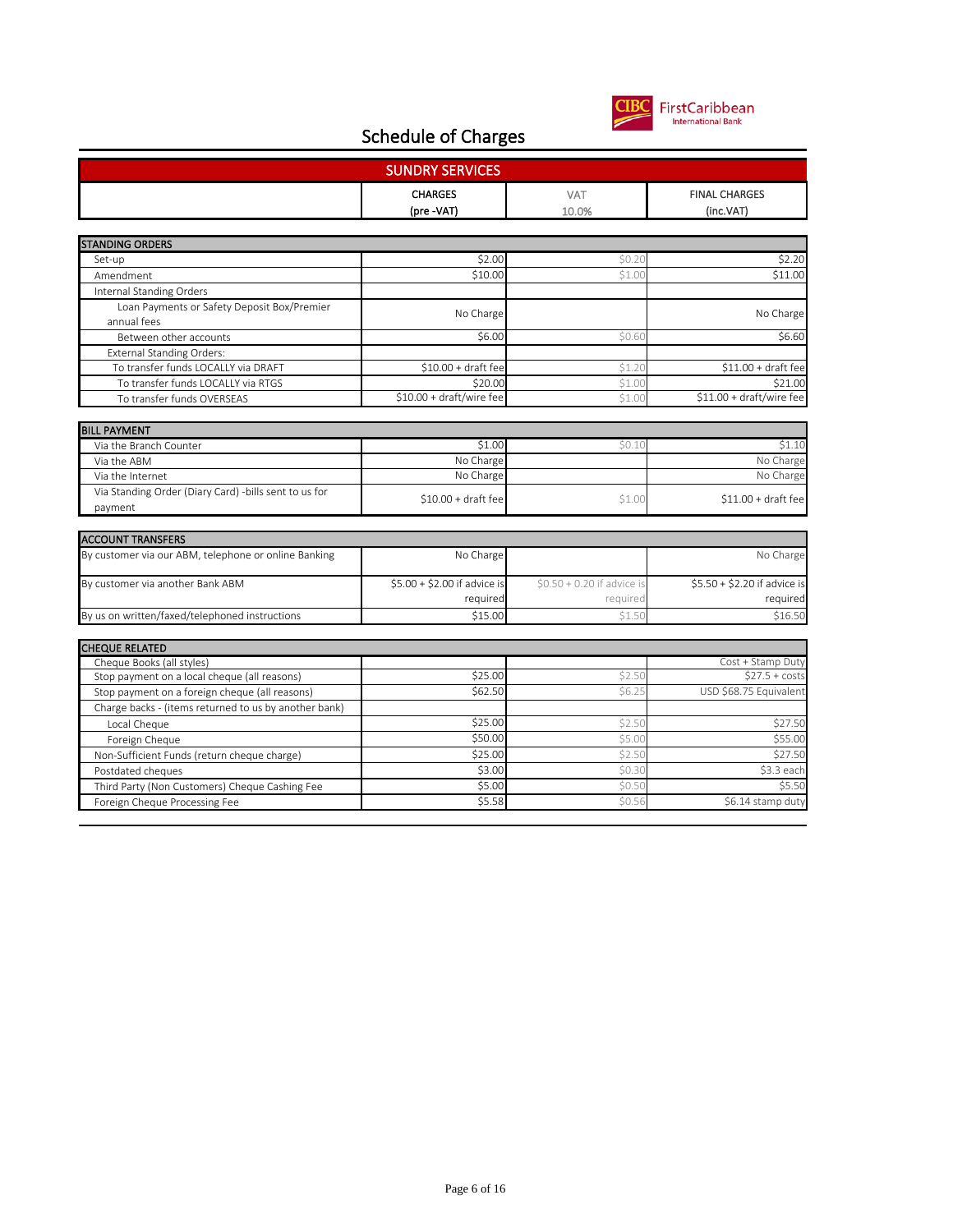

| <b>SUNDRY SERVICES</b>                           |                              |                     |                                   |  |  |  |
|--------------------------------------------------|------------------------------|---------------------|-----------------------------------|--|--|--|
|                                                  | <b>CHARGES</b><br>(pre -VAT) | <b>VAT</b><br>10.0% | <b>FINAL CHARGES</b><br>(inc.VAT) |  |  |  |
| <b>FOREIGN CURRENCY EXCHANGE</b>                 |                              |                     |                                   |  |  |  |
| Local currency for foreign currency              | Exchange + Stamp Duty        |                     | Exchange + Stamp Duty             |  |  |  |
| Foreign currency for local currency (except USD) | 1% Min \$10.00               | 0.12% Min \$1.20    | 1.10% Min \$11.00                 |  |  |  |
| <b>ABM</b>                                       |                              |                     |                                   |  |  |  |
| New issue/replacement of expired or stolen card  | No Charge                    |                     | No Charge                         |  |  |  |
| Replacement of lost card                         | \$5.00                       | \$0.50              | \$5.50                            |  |  |  |
| **Mini-statement Print                           | \$1.00                       | \$0.10              | \$1.10                            |  |  |  |
| <b>ABM Deposits</b>                              | No Charge                    |                     | No Charge                         |  |  |  |
| ABM Withdrawals                                  |                              |                     |                                   |  |  |  |
| At a CIBC FirstCaribbean ABM                     | \$2.00                       | \$0.20              | \$2.20                            |  |  |  |
| At another bank's ABM                            | N/A                          |                     | N/A                               |  |  |  |
| Point of Sale Purchases                          | N/A                          |                     | N/A                               |  |  |  |

*\*\*FREE ABM Withdrawals & Ministatements for the following account types:*

Direct Banking, Bank@Work, Bank@School, Senior Savings, Senior Chequing

|                 | No Charge                                                                                                                              |
|-----------------|----------------------------------------------------------------------------------------------------------------------------------------|
| \$2.00          | \$22.00                                                                                                                                |
| \$1.00          | \$11.00                                                                                                                                |
| \$1.50          | \$16.50                                                                                                                                |
|                 |                                                                                                                                        |
|                 | No Charge                                                                                                                              |
|                 |                                                                                                                                        |
| <b>USD 5.00</b> | USD 55.00 / account                                                                                                                    |
| <b>USD 2.00</b> | USD 22.00 / account                                                                                                                    |
| <b>USD 1.50</b> | USD 16.50 / account                                                                                                                    |
|                 | No Charge                                                                                                                              |
|                 |                                                                                                                                        |
|                 | No Charge<br>\$20,00<br>\$10.00<br>\$15,00<br>No Charge<br>USD50.00 / account<br>USD20.00 / account<br>USD15.00 / account<br>No charge |

| <b>ACCOUNT CLOSURE</b> |         |                |       |  |
|------------------------|---------|----------------|-------|--|
| Within 90 days         | \$15.00 | <br>ا ب علم اب | 10.JU |  |
| Within 180 days        | Nil     |                | Nil   |  |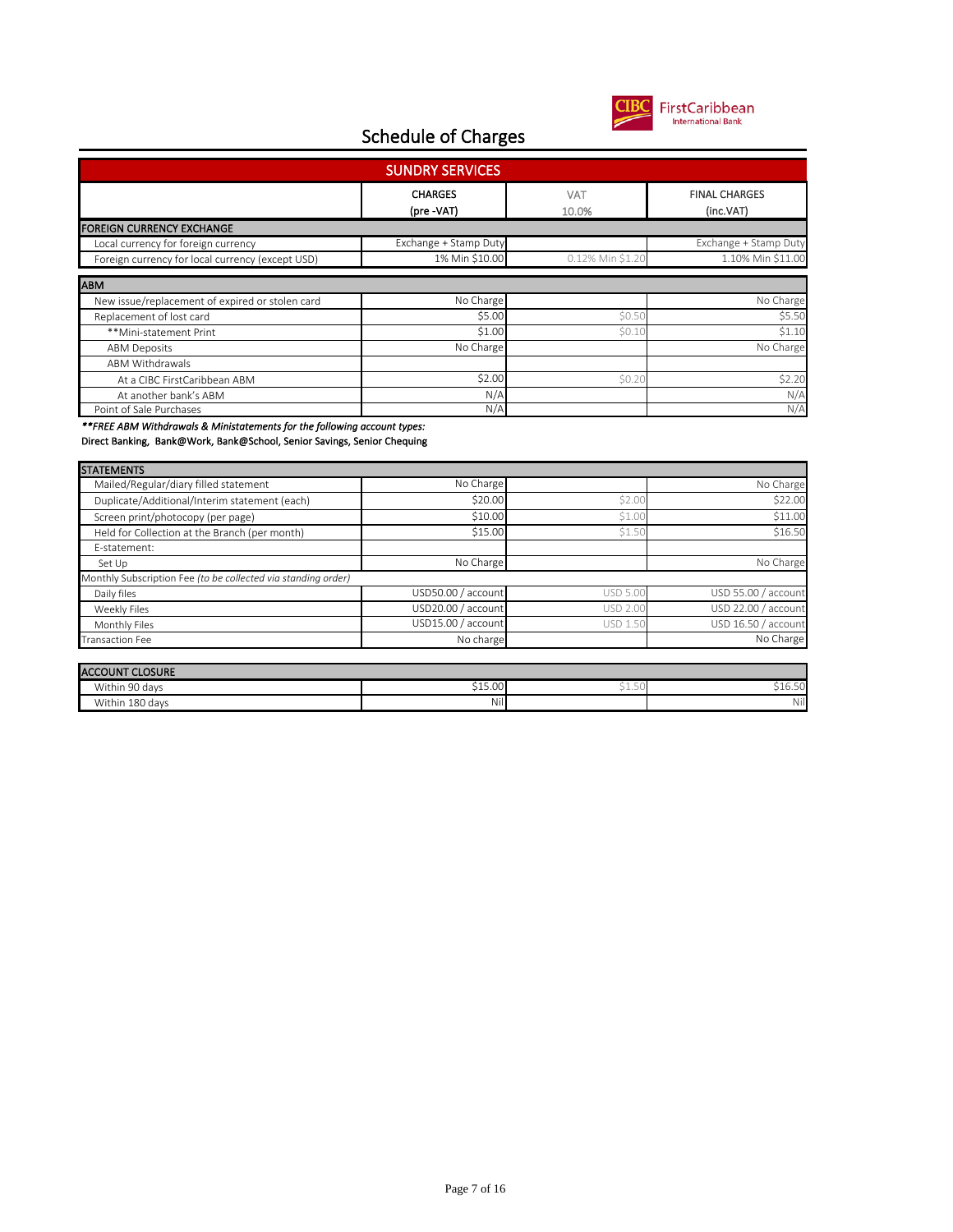

| <b>SUNDRY SERVICES</b>                                     |                                                |                     |                                                |  |
|------------------------------------------------------------|------------------------------------------------|---------------------|------------------------------------------------|--|
|                                                            | <b>CHARGES</b><br>(pre -VAT)                   | <b>VAT</b><br>10.0% | <b>FINAL CHARGES</b><br>(inc.VAT)              |  |
| DORMANCY PROTECTION                                        |                                                |                     |                                                |  |
| <b>Initial Notice</b>                                      |                                                |                     |                                                |  |
| (when account goes dormant after 2 years of inactivity)    | \$35.00                                        | \$3.50              | \$38.50                                        |  |
| Notice thereafter (every year of inactivity)               | \$35.00                                        | \$3.50              | \$38.50                                        |  |
| Reactivation                                               | No Charge                                      |                     | No Charge                                      |  |
| Transfer to Central Bank (after 7 years of inactivity)     | \$50.00                                        | \$5.00              | \$55(per A/C)                                  |  |
| <b>RESEARCH</b>                                            |                                                |                     |                                                |  |
| Where vouchers are held at local branch                    | No Charge                                      |                     | No Charge                                      |  |
| Same Month (within 30 days of last statement)              |                                                |                     |                                                |  |
| 1-5 Vouchers / Items                                       | \$5.25                                         | \$0.53              | 5.78 each                                      |  |
| Each additional Voucher / Item                             | \$5.00                                         | \$0.5C              | 5.5 each                                       |  |
| Up to 3 months                                             |                                                |                     |                                                |  |
| 1-5 Vouchers / Items                                       | \$5.25                                         | \$0.53              | 5.78 each                                      |  |
| Each additional Voucher / Item                             | \$5.00                                         | \$0.50              | 5.5 each                                       |  |
| Over 3 months and up to 7 Years                            |                                                |                     |                                                |  |
| 1-5 Vouchers / Items                                       | \$8.50                                         | \$0.85              | 9.35 each                                      |  |
| Each additional Voucher / Item                             | \$5.00                                         | \$0.50              | 5.5 each                                       |  |
| Searching for or reconstructing customer records           | \$30.00                                        | \$3.00              | 33/hour (Min \$33.00)                          |  |
| <b>SAFETY DEPOSIT BOXES</b>                                |                                                |                     |                                                |  |
| Annual (Rental) Fees                                       |                                                |                     |                                                |  |
| Small (1.5 x 5)                                            | \$50.00 / \$100.00                             | \$5.00/\$10.00      | \$55.00 / \$110.00                             |  |
| Medium (2.5 x 5)                                           | \$60.00 / \$200.00                             | \$6.00/\$20.00      | \$66.00 / \$220.00                             |  |
| Large $(2.5 \times 10)$                                    | \$110.00 / \$400.00                            | \$11.00/\$40.00     | \$121.00 / \$440.00                            |  |
| Ex-Large $(5 x5)$                                          | \$110.00 / \$500.00                            | \$11.00/\$50.00     | \$121.00 / \$550.00                            |  |
| Ex- Large (5 x 10)                                         | \$175.00                                       | \$17.50             | \$192.50                                       |  |
| Ex-Large (10 x 10)                                         | \$220.00                                       | \$22.00             | \$242.00                                       |  |
| Ex-Large (10 x 15)                                         | \$275.00                                       | \$27.50             | \$302.50                                       |  |
| **Refund of Annual Rental Fee (box closed before year end) | Annual fee less outstanding<br>charges & taxes |                     | Annual fee less outstanding<br>charges & taxes |  |
| Other Fees:                                                |                                                |                     |                                                |  |
| Number of free visits per month                            | Unlimited                                      |                     | Unlimited                                      |  |
| Additional visits per month                                | No Charge each                                 |                     | No Charge each                                 |  |
| Forced entry / Drilling of Box                             | \$100.00                                       | \$10.00             | \$110.00                                       |  |
| Listing of contents                                        | \$100.00                                       | \$10.00             | \$110.00                                       |  |
| Estate opening of box                                      | \$25.00 per hour                               | \$2.50              | \$27.50 per hour                               |  |
| Replacement / Lost key                                     | \$25.00                                        | \$2.50              | \$27.50                                        |  |
| Notification of Safety Deposit arrears                     | \$25.00                                        | \$2.50              | \$27.50                                        |  |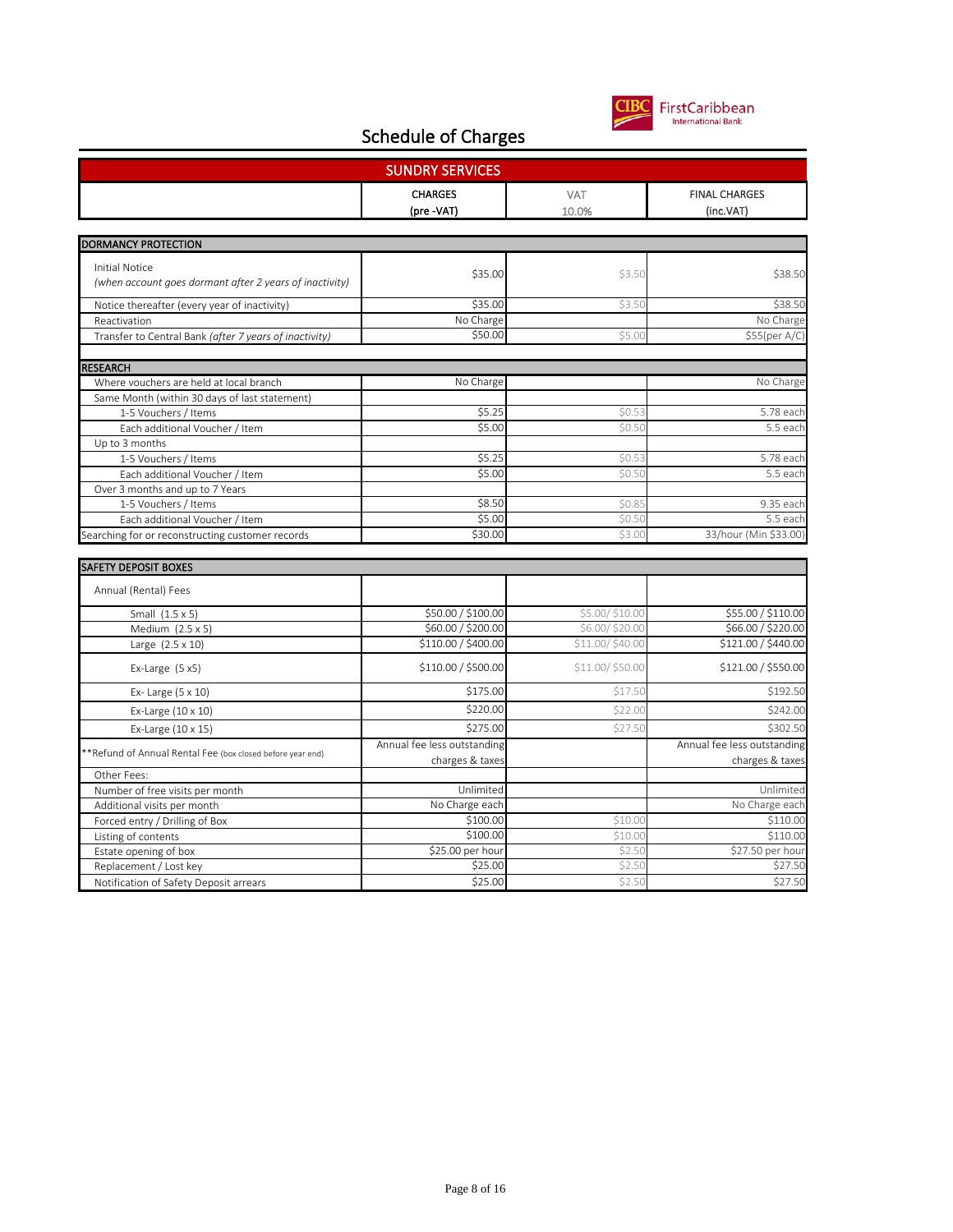

|                                                                                        | <b>CHARGES</b>           | VAT                               | <b>FINAL CHARGES</b>           |
|----------------------------------------------------------------------------------------|--------------------------|-----------------------------------|--------------------------------|
|                                                                                        | (pre-VAT)                | 10.0%                             | (inc.VAT)                      |
|                                                                                        |                          |                                   |                                |
| <b>SAFEKEEPING AND SECURITIES</b>                                                      |                          |                                   |                                |
| Annual (Rental) Fees                                                                   |                          |                                   |                                |
| Sealed envelopes                                                                       | \$50.00                  | \$5.00                            | \$55.00                        |
| Sealed Boxes/Packages                                                                  |                          |                                   |                                |
| Small                                                                                  | \$75.00                  | \$7.50                            | \$82.50                        |
| Medium                                                                                 | \$100.00                 | \$10.00                           | \$110.00                       |
| Large                                                                                  | \$150.00                 | \$15.00                           | \$165.00                       |
| Locked boxes, trunks, etc (per entry)                                                  | Same as packages         |                                   | Same as packages               |
| Stocks, debentures, share certificates, Deeds, treasury                                | \$10.00 per item         | \$1.00 per item                   | \$11.00 per item               |
| bills safekeeping                                                                      | \$50.00 per annum        | \$5.00 per annum                  | \$55.00 per annum              |
| Other Fees                                                                             |                          |                                   |                                |
| Number of free visits per month                                                        | Nil                      |                                   | Nil                            |
| Additional visits per month                                                            | \$5.00 each              | \$0.50                            | \$5.50 each                    |
| Clipping coupons                                                                       | 2% of value Min \$2 each | 0.20% of value Min \$0.20<br>each | 2.20% of value Min \$2.20 each |
| Obsolete collateral                                                                    | N/A                      |                                   | N/A                            |
|                                                                                        |                          |                                   |                                |
| <b>MISCELLANEOUS SERVICES</b>                                                          |                          |                                   |                                |
| Audit Certificate                                                                      | \$30.00 per account      | \$3.00                            | \$33.00 per account            |
| Credit Bureau Report - Local / Overseas                                                | \$25.00 per account      | \$2.50                            | \$27.50 per account            |
| Certificate/Confirmation of balance                                                    | \$15.00                  | \$1.50                            | \$16.50                        |
| Special Letter to Central Bank                                                         | \$25.00                  | \$2.50                            | \$27.50                        |
| Special Presentation Letter to Credit Bureau/Overseas                                  |                          |                                   |                                |
| Banks                                                                                  | \$30.00                  | \$3.00                            | \$33.00                        |
| <b>Reference Letters</b>                                                               | \$15.00                  | \$1.50                            | \$16.50                        |
| Fax sent / received for a customer - Local                                             | \$2.00                   | \$0.20                            | \$2.20                         |
| Fax sent / received for a customer - Overseas                                          | \$15.00                  | \$1.50                            | \$16.50                        |
| Signature verification                                                                 | No Charge                |                                   | No Charge                      |
| Insurance on Registered Mail                                                           | \$0.30 per \$1k          | N/A                               | \$0.30 per \$1k                |
| Photocopying documents                                                                 | \$1.00 per sheet         | \$0.10 per sheet                  | \$1.10 per sheet               |
|                                                                                        | 1% Minimum \$130         | 0.10% Minimum \$13.00             | 1.10% Minimum \$143.00         |
|                                                                                        |                          |                                   |                                |
| Coin Handling (exchanging for Bills)<br>Coin Orders (requesting coin)-Same day request | 1% Minimum \$130         | 0.10% Minimum \$13.00             | 1.10% Minimum \$143.00         |

| <b>ILANGE CASH DEPUSITS</b>                                 |                               |                             |                                   |  |
|-------------------------------------------------------------|-------------------------------|-----------------------------|-----------------------------------|--|
| Fee for depositing large cash deposits in-Branch            | \$5 per every \$1,000 in cash | \$0.50 per every \$1,000 in | \$5.50 per every \$1,000 in cash  |  |
|                                                             | deposited                     | cash deposited              | deposited                         |  |
| Fee for depositing large cash deposits via Night deposits & | 0.35% of total daily deposit  | 0.035% of total deposit for | 0.385% of total daily deposit for |  |
| SmartSafe                                                   | for amounts \$5,000 & over    | amounts \$5,000             | amounts \$5,000 & over            |  |

*Notes:*

*1. \* - Product/Service Not offered to new clients*

*2. All figures are quoted in Bahamas Dollars unless otherwise stated.*

*3. \*\*Inclusive of all foreign currency and coin deposits.*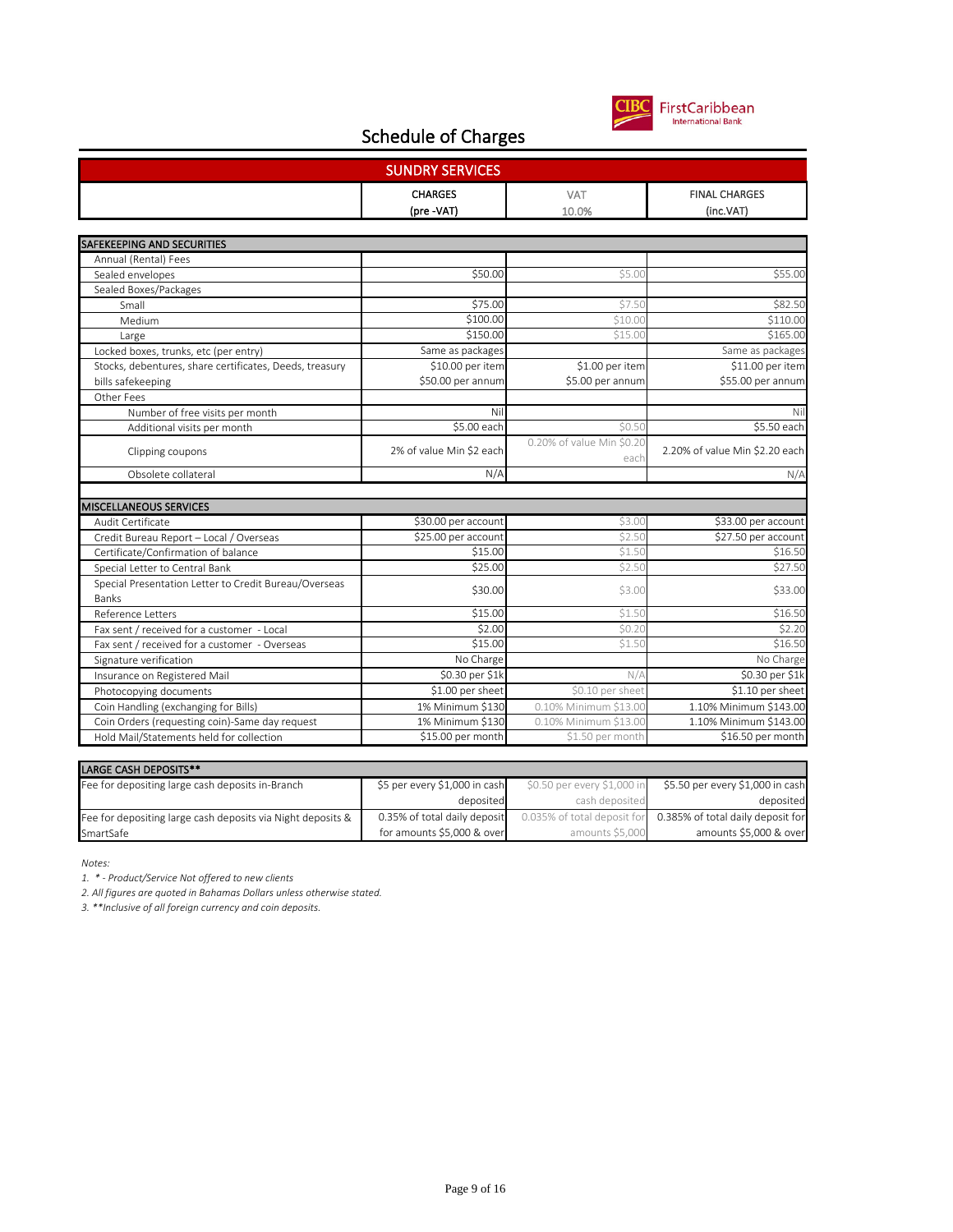

| LENDING AND CARD SERVICES                                                 |                                         |                           |                                         |  |
|---------------------------------------------------------------------------|-----------------------------------------|---------------------------|-----------------------------------------|--|
|                                                                           | <b>CHARGES</b><br>(pre-VAT)             | VAT<br>10.00%             | <b>FINAL CHARGES</b><br>(inc.VAT)       |  |
| <b>OVERDRAFTS</b>                                                         |                                         |                           |                                         |  |
| Set up/Annual Renewal Fee: ACA & Temporary<br>Overdrafts                  | 1% - 2.00% Min \$100.00                 | 0.10% - 0.20% Min \$10.00 | 1.10% - 2.20% Min \$110.00              |  |
| Excess Overdraft Fee (in addition to                                      | 1% Min \$30.00                          | 0.10% Min \$3.00          | 1.10% Min \$33.00                       |  |
| encroachment rate)                                                        |                                         |                           |                                         |  |
| Unauthorized Overdraft Fee (in addition to                                | 2% Min \$30.00                          | 0.20% Min \$3.00          | 2.20% Min \$33.00                       |  |
| encroachment rate)                                                        |                                         |                           |                                         |  |
| Note: Overdraft interest rates are charged separately. See rate bulletin. |                                         |                           |                                         |  |
|                                                                           |                                         |                           |                                         |  |
| <b>CREDIT CARDS</b>                                                       |                                         |                           |                                         |  |
| See Credit Card Schedule of Charges                                       |                                         |                           |                                         |  |
|                                                                           |                                         |                           |                                         |  |
| VISA DEBIT CARDS - BSD & USD CURRENCIES                                   |                                         |                           |                                         |  |
| VISA DEBIT CARD - BSD CURRENCY                                            |                                         |                           |                                         |  |
| <b>Annual Fees</b>                                                        | No Charge                               |                           | No Charge                               |  |
| Fast Card Fees (Courier charges only)                                     | \$45.00                                 | \$4.50                    | USD \$49.5 equiv                        |  |
| <b>ABM Balance Inquiry Fee</b>                                            |                                         |                           |                                         |  |
| At a local CIBC FirstCaribbean ABM                                        | No Charge                               |                           | No Charge                               |  |
| At another bank's ABM                                                     | \$1.00                                  | \$0.10                    | \$1.10                                  |  |
| <b>ABM Withdrawals</b>                                                    |                                         |                           |                                         |  |
| At a local CIBC FirstCaribbean ABM                                        | No Charge                               |                           | No Charge                               |  |
| At another local bank's ABM                                               | \$3.00                                  | \$0.30                    | \$3.30                                  |  |
| At International/Overseas bank's ABM                                      | \$3.00                                  | \$0.30                    | \$3.30                                  |  |
| (Including CIBC FirstCaribbean ABMs in                                    |                                         |                           |                                         |  |
| another country)                                                          |                                         |                           |                                         |  |
| Point of Sale Purchases                                                   | No Charge                               |                           | No Charge                               |  |
| Replacement & Additional Cards - Bizline                                  | \$5.00                                  | \$0.50                    | \$5.50                                  |  |
| <b>Stamp Duty</b>                                                         | 1.5% POS & ATM                          |                           | 1.5% POS & ATM                          |  |
|                                                                           | (Intl tax & .40c on each local ATM tax) | N/A                       | (Intl tax & .40c on each local ATM tax) |  |
| <b>Declined Transactions</b>                                              |                                         |                           |                                         |  |
| At a local CIBC FirstCaribbean ABM                                        | No Charge                               |                           | No Charge                               |  |
| At another local bank's ABM                                               | \$1.00                                  | \$0.10                    | \$1.10                                  |  |
| At International/Overseas bank's ABM                                      | \$1.00                                  | \$0.10                    | \$1.10                                  |  |
| (Including CIBC FirstCaribbean ABMs in                                    |                                         |                           |                                         |  |
| another country)                                                          |                                         |                           |                                         |  |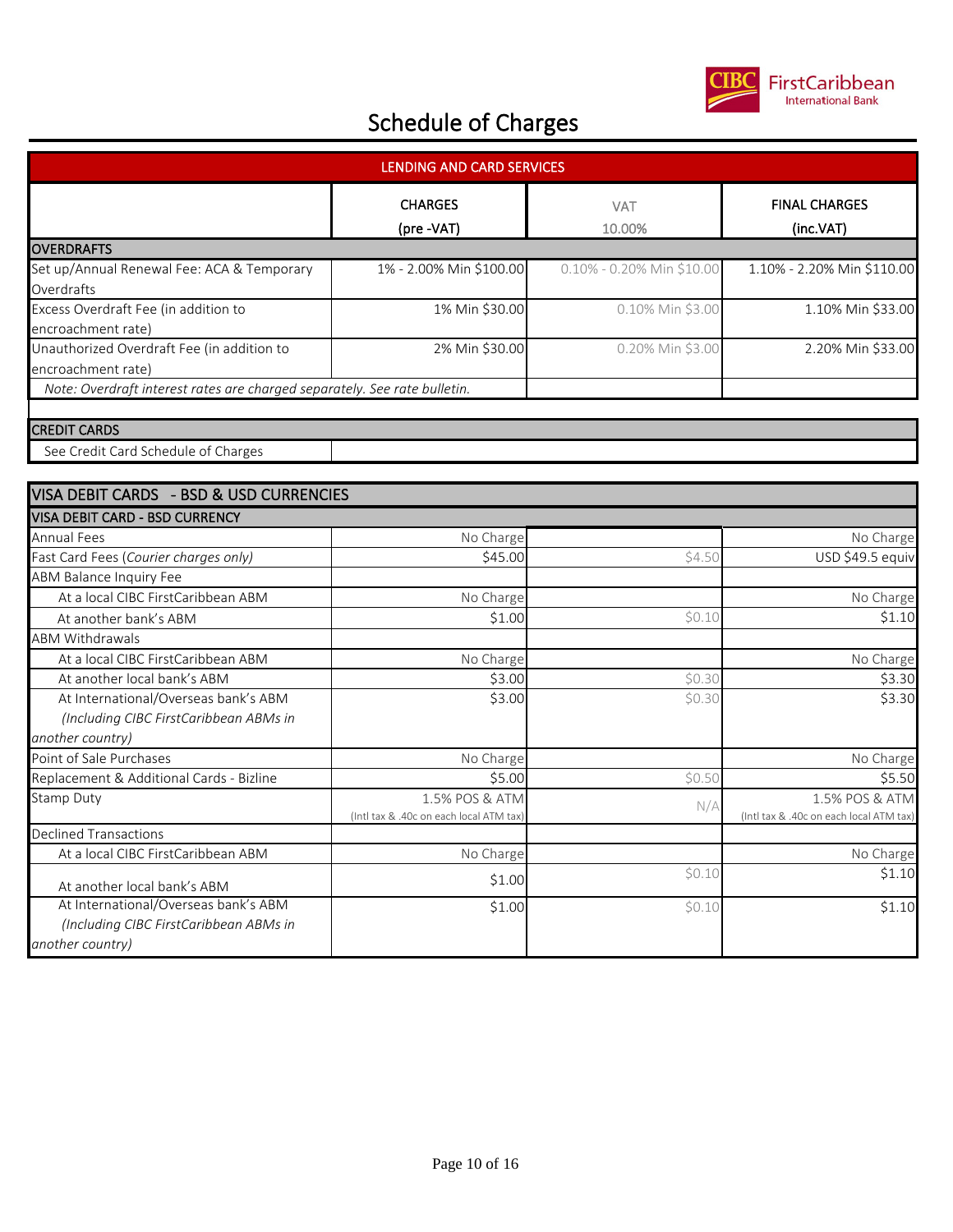| USD VISA DEBIT CARDS (for non Residents Only) - VAT exempt |                  |            |                  |
|------------------------------------------------------------|------------------|------------|------------------|
| Monthly Maintenance Fee                                    | \$6.45           | Zero-rated | USD \$6.45       |
| <b>Annual Fees</b>                                         | No Charge        | Zero-rated | No Charge        |
| Fast Card Fees (Courier charges only)                      | <b>USD 48.38</b> | Zero-rated | <b>USD 48.38</b> |
| ABM Balance Inquiry Fee                                    |                  |            |                  |
| At a local CIBC FirstCaribbean ABM                         | No Charge        | Zero-rated | No Charge        |
| At another bank's ABM                                      | \$0.50           | Zero-rated | \$0.50           |
| <b>ABM Withdrawals</b>                                     |                  |            |                  |
| At a local CIBC FirstCaribbean ABM                         | No Charge        | Zero-rated | No Charge        |
| At another local bank's ABM                                | \$3.00           | Zero-rated | \$3.00           |
| At International/Overseas bank's ABM                       |                  | Zero-rated | \$3.00           |
| (Including CIBC FirstCaribbean ABMs in                     | \$3.00           |            |                  |
| another country)                                           |                  |            |                  |
| Point of Sale Purchases                                    | No Charge        | Zero-rated | No Charge        |
| Replacement & Additional Cards - Bizline                   | \$10.00          | Zero-rated | \$10.00          |
| <b>Stamp Duty</b>                                          | No Charge        | Zero-rated | No Charge        |
| <b>Declined Transactions</b>                               |                  |            |                  |
| At a local CIBC FirstCaribbean ABM                         | No Charge        | Zero-rated | No Charge        |
| At another local bank's ABM                                | \$1.00           | Zero-rated | \$1.00           |
| At International/Overseas bank's ABM                       |                  | Zero-rated | \$1.00           |
| (Including CIBC FirstCaribbean ABMs in                     | \$1.00           |            |                  |
| another country)                                           |                  |            |                  |

*Notes:*

*1. \* - Product/Service Not offered to new clients*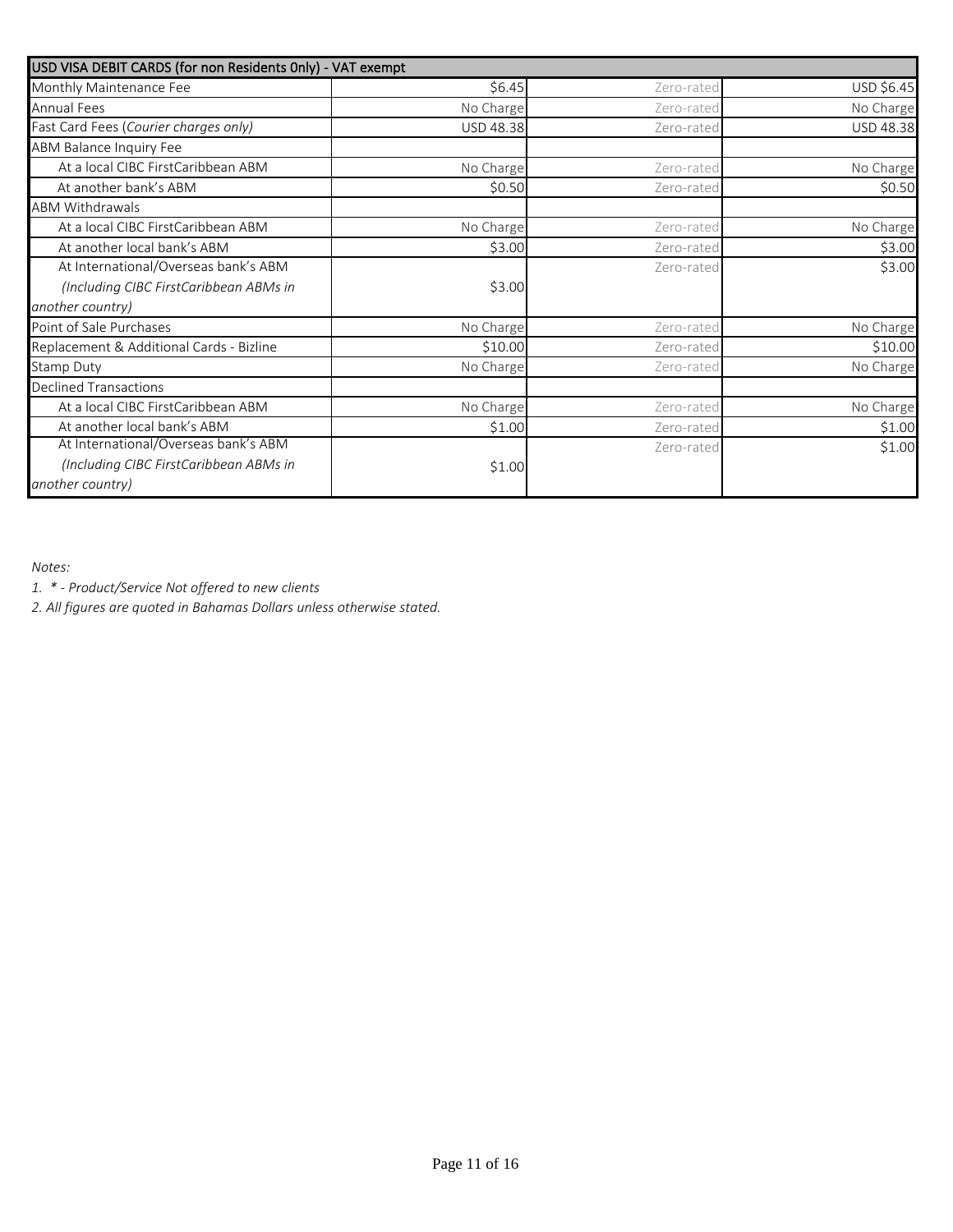

| <b>CORPORATE SERVICES</b>                           |                              |                      |                                   |  |
|-----------------------------------------------------|------------------------------|----------------------|-----------------------------------|--|
|                                                     | <b>CHARGES</b><br>(pre -VAT) | <b>VAT</b><br>10.00% | <b>FINAL CHARGES</b><br>(inc.VAT) |  |
| E-PAY - (Payroll, Supplier Payments, Direct Debits) |                              |                      |                                   |  |
| Set up                                              | No Charge                    |                      | No Charge                         |  |
| Service Fee (monthly)                               | No Charge                    |                      | No Charge                         |  |
| Operational (per file run)                          | \$10.00                      | \$1.00               | \$11.00                           |  |
| Transaction Fee (per credit/payment):               |                              |                      |                                   |  |
| Per credit to account at CIBC FirstCaribbean        | \$0.75                       | \$0.08               | \$0.83                            |  |
| Per credit to account at another bank               | \$1.00                       | \$0.10               | \$1.10                            |  |
| Late transmission of payroll file                   | \$20.00                      | \$2.00               | \$22.00                           |  |
| <b>E-CHEQUE CARD ACCOUNTS</b>                       |                              |                      |                                   |  |
| Minimum monthly service fee                         | No Charge                    |                      | No Charge                         |  |
| Withdrawals / Cheques per entry                     | \$0.75                       | \$0.08               | \$0.83                            |  |
| Deposits / Credits per entry                        | \$0.75                       | \$0.08               | \$0.83                            |  |
|                                                     |                              |                      |                                   |  |
| MANUAL PAYROLL - PAPER LIST OPTION                  |                              |                      |                                   |  |
| Set up                                              | No charge                    |                      | No charge                         |  |
| Service Fee (monthly)                               | No charge                    |                      | No charge                         |  |
| Operational Fee (per payroll run)                   | \$50.00                      | \$5.00               | \$55.00                           |  |
| Transaction Fee (per credit/payment):               |                              |                      |                                   |  |
| Per credit to account at CIBC FirstCaribbean        | \$3.00                       | \$0.30               | \$3.30                            |  |
| Per credit to account at another bank               | \$7.50                       | \$0.75               | \$8.25                            |  |
| Late transmission of payroll file                   | \$40.00                      | \$4.00               | \$44.00                           |  |
|                                                     |                              |                      |                                   |  |
| MANUAL PAYROLL - CASH / ENVELOPE OPTION             |                              |                      |                                   |  |
| Set up Fee<br>Service Fee (monthly)                 | No charge                    |                      | No charge                         |  |
| Operational Fee (per payroll run)                   | No charge<br>\$50.00         | \$5.00               | No charge<br>\$55.00              |  |
| Transaction Fee (per credit/payment):               |                              |                      |                                   |  |
| Per credit to employee account with CIBC            | \$3.00                       | \$0.30               | \$3.30                            |  |
| FirstCaribbean                                      |                              |                      |                                   |  |
| Per credit to employee account with Another         | \$5.00                       | \$0.50               | \$5.50                            |  |
| Bank                                                |                              |                      |                                   |  |
| Late transmission of payroll file                   | \$40.00                      | \$4.00               | \$44.00                           |  |
|                                                     |                              |                      |                                   |  |
| OVER-THE-COUNTER PAYROLL<br>Set up Fee              | N/A                          |                      | N/A                               |  |
| Service Fee (monthly)                               | N/A                          |                      | N/A                               |  |
| Operational Fee (per payroll run)                   | \$80.00                      | \$8.00               | \$88.00                           |  |
| Transaction Fee (per credit/payment):               |                              |                      |                                   |  |
| Per credit to employee account with                 | \$3.00                       | \$0.30               | \$3.30                            |  |
| CIBC FirstCaribbean                                 |                              |                      |                                   |  |
| Per credit to employee account with                 | \$7.50                       | \$0.75               | \$8.25                            |  |
| Another Bank                                        |                              |                      |                                   |  |
| Late transmission of payroll file                   | \$100.00                     | \$10.00              | \$110.00                          |  |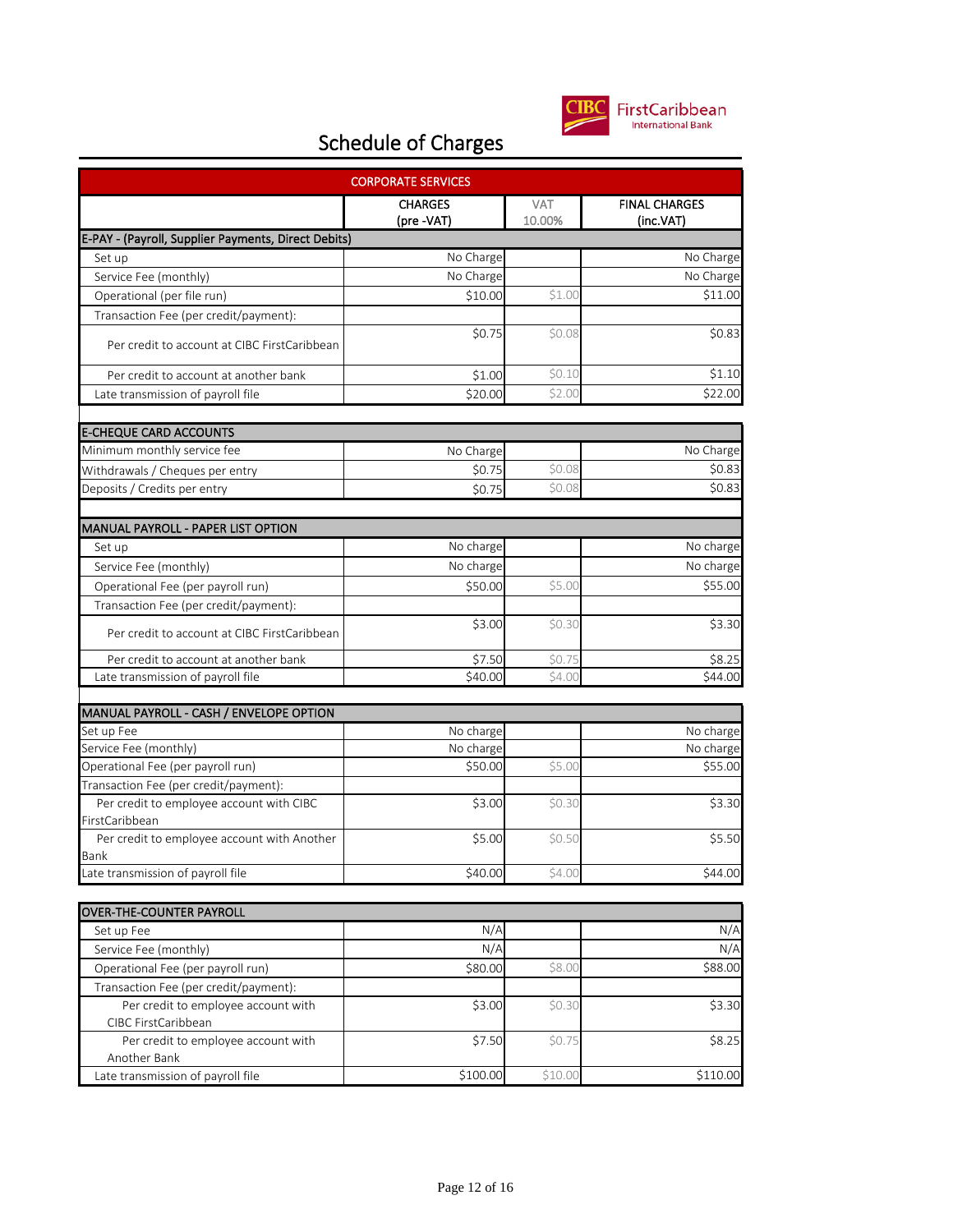

| <b>CORPORATE SERVICES</b>                                                                     |                              |                      |                                   |  |
|-----------------------------------------------------------------------------------------------|------------------------------|----------------------|-----------------------------------|--|
|                                                                                               | <b>CHARGES</b><br>(pre -VAT) | <b>VAT</b><br>10.00% | <b>FINAL CHARGES</b><br>(inc.VAT) |  |
|                                                                                               |                              |                      |                                   |  |
| ONLINE BILL PAYMENT (Where a company signs up as a Biller on FirstCaribbean Internet Banking) |                              |                      |                                   |  |
| Charge Per Payment                                                                            | \$0.65                       | \$0.07               | \$0.72                            |  |
|                                                                                               |                              |                      |                                   |  |
| NIGHT WALLET DEPOSITORY                                                                       |                              |                      |                                   |  |
| Annual (Rental) Fee                                                                           |                              |                      |                                   |  |
| Disposable Bags                                                                               | \$60.00                      | \$6.00               | \$66.00                           |  |
| Canvas Wallets                                                                                | \$100.00                     | \$10.00              | \$110.00                          |  |
| Short Term Rental (30 days or less)                                                           |                              |                      |                                   |  |
| Disposable Bags                                                                               | N/A                          |                      | N/A                               |  |
| Canvas Wallets                                                                                | N/A                          |                      | N/A                               |  |
| Safekeeping (contents remain in bag):                                                         |                              |                      |                                   |  |
| Canvas Bags                                                                                   | \$300.00                     | \$30.00              | \$330.00                          |  |
| Disposable Bags                                                                               | \$125.00                     | \$12.50              | \$137.50                          |  |
| Rebates:                                                                                      |                              |                      |                                   |  |
| Canvas Bags                                                                                   | N/A                          |                      | N/A                               |  |
| Disposable Bags                                                                               | N/A                          |                      | N/A                               |  |
| Per Package of 100 Disposable bags                                                            |                              |                      |                                   |  |
| Small: 9 x 12                                                                                 | \$45.00                      | \$4.50               | \$49.50                           |  |
| Medium: 12 x 16                                                                               | \$50.00                      | \$5.00               | \$55.00                           |  |
| Large: 19 x 28                                                                                | \$55.00                      | \$5.50               | \$60.50                           |  |
| Replacement and Repairs                                                                       |                              |                      |                                   |  |
| Canvas Bag (all sizes)                                                                        | \$100.00                     | \$10.00              | \$110.00                          |  |
| Canvas Bag Keys                                                                               | \$25.00                      | \$2.50               | \$27.50                           |  |
| Trap Door Key                                                                                 | \$25.00                      | \$2.50               | \$27.50                           |  |
| Additional Key                                                                                | \$30.00                      | \$3.00               | \$33.00                           |  |
| <b>SMARTSAFE PRICING</b>                                                                      |                              |                      |                                   |  |
| Set-up Fee                                                                                    |                              |                      |                                   |  |
| E-Deposit Service                                                                             | \$150.00                     | \$15.00              | \$165.00                          |  |
| Deposit to customer's account                                                                 | \$2.00 each                  | \$0.20               | \$2.20 each                       |  |
| <b>SWEEPS and ZBAs</b>                                                                        |                              |                      |                                   |  |
| Set-upp Fee                                                                                   |                              |                      |                                   |  |
| Standard Set Up                                                                               | \$50.00                      | \$5.00               | \$55.00                           |  |
| Additional Set Up                                                                             | \$10.00                      | \$1.00               | \$11.00                           |  |
| <b>E-STATEMENT PRICING</b>                                                                    |                              |                      |                                   |  |
| <b>Statement Frequency</b>                                                                    |                              |                      |                                   |  |
| Via Swift:                                                                                    |                              |                      |                                   |  |
| Daily                                                                                         | \$50.00                      | \$5.00               | \$55.00                           |  |
| Monthly                                                                                       | \$15.00                      | \$1.50               | \$16.50                           |  |
| Via Email:                                                                                    |                              |                      |                                   |  |
| Daily                                                                                         | \$50.00                      | \$5.00               | \$55.00                           |  |
| Weekly                                                                                        | \$20.00                      | \$2.00               | \$22.00                           |  |
| Monthly                                                                                       | \$15.00                      | \$1.50               | \$16.50                           |  |

*Notes:*

*1. \* - Product/Service Not offered to new clients*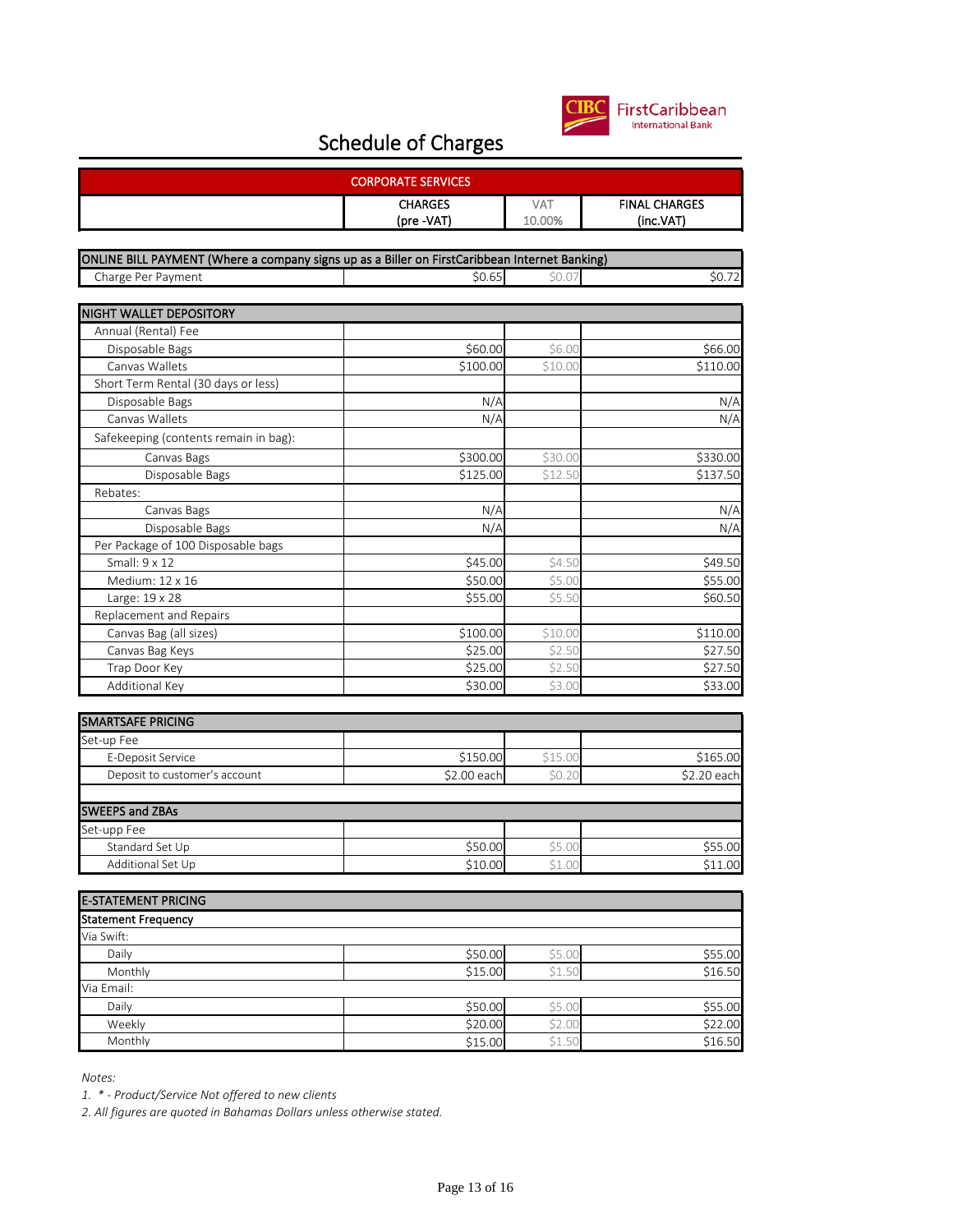

| <b>TRADE SERVICES</b>                                                                     |                         |                         |                          |  |
|-------------------------------------------------------------------------------------------|-------------------------|-------------------------|--------------------------|--|
| <b>CHARGES</b><br><b>FINAL CHARGES</b><br><b>VAT</b><br>(inc.VAT)<br>(pre -VAT)<br>10.00% |                         |                         |                          |  |
| <b>BONDS, INDEMNITIES &amp; GUARANTEES</b>                                                |                         |                         |                          |  |
| Performance Bonds                                                                         | 1.25% p.a. Min \$125.00 | 0.125% p.a. Min \$12.50 | 1.375% p.a. Min \$137.50 |  |
| Guarantee Bonds                                                                           | 1.25% p.a. Min \$125.00 | 0.125% p.a. Min \$12.50 | 1.375% p.a. Min \$137.50 |  |

| LETTERS OF CREDIT : EXPORT (Inward) CLEAN & DOCUMENTARY |                                     |                                |                                 |  |
|---------------------------------------------------------|-------------------------------------|--------------------------------|---------------------------------|--|
| Acceptance                                              | N/A                                 |                                | N/A                             |  |
| <b>Advising Credits</b>                                 | \$75.00                             | \$7.50                         | \$82.50                         |  |
| Amendments to credits                                   | \$50.00                             | \$5.00                         | \$55.00                         |  |
| Confirming irrevocable credits                          | 1% per month Min \$100.00 (includes | 0.10% per month Min \$10.00    | 1.10% per month Min \$110.00    |  |
|                                                         | advising fee)                       | (includes advising fee)        | (includes advising fee)         |  |
| Transferable and divisible credits                      | 1% per month Min \$50.00 (includes  | 0.10% per month Min \$5.00     | 1.10% per month Min \$55.00     |  |
|                                                         | advising fee)                       | (includes advising fee)        | (includes advising fee)         |  |
| Negotiation – Sight or Tenor drawings                   | $0.5\%$ Min. \$50.00 + interest +   | 0.05% Min. \$5.00 + interest + | 0.55% Min. \$55.00 + interest + |  |
|                                                         | exchange                            | exchange                       | exchange                        |  |

| LETTERS OF CREDIT : IMPORT (Outward) CLEAN & DOCUMENTARY |                                                                           |                                                                                 |                                                                                   |
|----------------------------------------------------------|---------------------------------------------------------------------------|---------------------------------------------------------------------------------|-----------------------------------------------------------------------------------|
| Acceptance                                               | No Charge                                                                 |                                                                                 | No Charge                                                                         |
| Establishment Commission:                                |                                                                           |                                                                                 |                                                                                   |
| First Quarter                                            | 1.25% Min \$35.00                                                         | 0.125% Min \$3.50                                                               | 1.375% Min \$38.50                                                                |
| Each additional month (or part thereof)                  | 0.375% Min \$50.00                                                        | 0.0375% Min \$5.00                                                              | 0.4125% Min \$55.00                                                               |
| Sight to 3 days:                                         |                                                                           |                                                                                 |                                                                                   |
| First Quarter                                            | Value up to \$100k - 1.25% Min \$25<br>Value over \$100k - 0.5% Min \$100 | Value up to \$100k - 0.125% Min \$2.50<br>Value over \$100k - 0.05% Min \$10.00 | Value up to \$100k - 1.375% Min \$27.50<br>Value over \$100k - 0.55% Min \$110.00 |
| Each additional month (or part thereof)                  | \$25.00                                                                   | \$2.50                                                                          | \$27.50                                                                           |
| Term - Max 1 year                                        | No Charge                                                                 |                                                                                 | No Charge                                                                         |
| Amendments, Extensions and Increases:                    |                                                                           |                                                                                 |                                                                                   |
| Amendments                                               | \$35.00                                                                   | \$3.50                                                                          | \$38.50                                                                           |
| Extensions                                               | 0.25% per mth Min \$25.00                                                 | 0.025% per mth Min \$2.50                                                       | 0.275% per mth Min \$27.50                                                        |
| Increases                                                | 1.25% Min \$100.00                                                        | 0.125% Min \$10.00                                                              | 1.375% Min \$110.00                                                               |
| Revolving Credits                                        | Establishment commission applies                                          |                                                                                 | Establishment commission applies                                                  |
| Branch or corresponding charges                          | Expenses recovered from client                                            |                                                                                 | Expenses recovered from client                                                    |
| Clean Encashment Credits:                                |                                                                           |                                                                                 |                                                                                   |
| Within the Bahamas                                       | 1.5%, Min \$25.00                                                         | 0.15%, Min \$2.50                                                               | 1.65%, Min \$27.50                                                                |
| With correspondents                                      | 1% + \$5.00 per drawing Min \$25.00                                       | $0.10\% + $0.50$ per drawing Min                                                | $1.10\% + $5.50$ per drawing Min                                                  |
|                                                          |                                                                           | \$2.50                                                                          | \$27.50                                                                           |
| Interest on Drawings:                                    |                                                                           |                                                                                 |                                                                                   |
| Transit                                                  | Overdraft Rate                                                            |                                                                                 | Overdraft Rate                                                                    |
| Clean Encashment Credits                                 | No charge                                                                 |                                                                                 | No Charge                                                                         |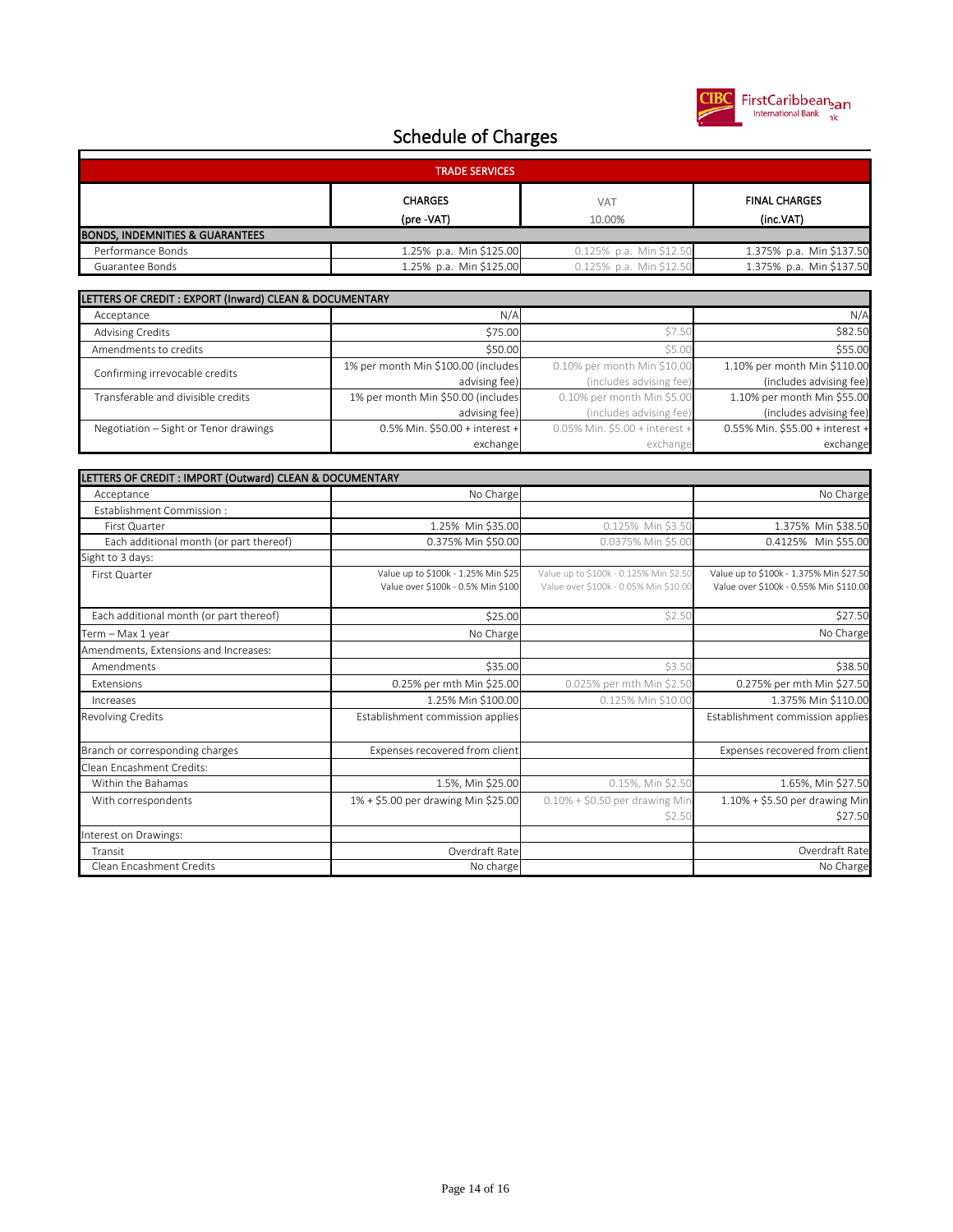

| <b>TRADE SERVICES</b>                                             |                                                |                                              |                                                |  |  |
|-------------------------------------------------------------------|------------------------------------------------|----------------------------------------------|------------------------------------------------|--|--|
|                                                                   | <b>CHARGES</b><br>(pre -VAT)                   | <b>VAT</b><br>10.00%                         | <b>FINAL CHARGES</b><br>(inc.VAT)              |  |  |
| DOCUMENTARY COLLECTIONS (IMPORT & EXPORT)                         |                                                |                                              |                                                |  |  |
| Outward:                                                          |                                                |                                              |                                                |  |  |
| Clean:                                                            |                                                |                                              |                                                |  |  |
| Up to \$25,000.00                                                 | $0.5\%$ Min \$25.00 + wire/draft fees          | $0.05\%$ Min \$2.50 + wire/draft fees        | 0.55% Min \$27.50 + wire/draft fees            |  |  |
| \$25,001 - \$100,000                                              | 0.25% Min \$65.00 + wire/draft fees            | 0.025% Min \$6.50 + wire/draft fees          | 0.275% Min \$71.50 + wire/draft fees           |  |  |
| \$100,001 - \$500,000                                             | 0.0625% Min \$300.00 + wire/draft fees         | 0.00625% Min \$30.00 + wire/draft fees       | 0.069% Min \$330.00 + wire/draft fees          |  |  |
| Over \$500,000                                                    | 0.0625% Min \$300.00 + wire/draft fees         | 0.00625% Min \$30.00 + wire/draft fee        | 0.069% Min \$330.00 + wire/draft fees          |  |  |
| Inward:                                                           |                                                |                                              |                                                |  |  |
| Interest Charge - Local / Foreign Currency                        | N/A                                            |                                              | N/A                                            |  |  |
| <b>Collection Commission</b>                                      | 0.75% Min \$25.00 + expenses                   | 0.075% Min \$2.50 + expenses                 | 0.825% Min \$27.50 + expenses                  |  |  |
| Exchange Charge - Sight or Tenor                                  | At prevailing rate                             |                                              | At prevailing rate                             |  |  |
| Holding Commission:                                               |                                                |                                              |                                                |  |  |
| Up to \$10,000                                                    | 1% Min \$25.00                                 | 0.10% Min \$2.50                             | 1.10% Min \$27.50                              |  |  |
| Over \$10,000                                                     | 0.5% Min \$100.00                              | 0.05% Min \$10.00                            | 0.55% Min \$110.00                             |  |  |
| Delivery Order Charges                                            | 1% Min \$25.00                                 | 0.10% Min \$2.50                             | 1.02% Min \$27.50                              |  |  |
| Sight Bills (commencing month after arrival of                    | \$25.00 per month or part                      | \$2.50 per month or part                     | \$27.50 per month or part                      |  |  |
| goods)                                                            |                                                |                                              |                                                |  |  |
| Matured / Accepted Bills (commencing month after                  | \$25.00 per month or part                      | \$2.50 per month or part                     | \$27.50 per month or part                      |  |  |
| arrival of goods)                                                 |                                                |                                              |                                                |  |  |
| Guarantees re Missing Bills of Lading                             | 0.75% Min \$25.00                              | 0.825% Min \$2.50                            | 0.825% Min \$27.50                             |  |  |
| Shipping Guarantees:                                              |                                                |                                              |                                                |  |  |
| First 3 months or part thereof                                    | 0.5% Min \$25.00                               | 0.05% Min \$2.50                             | 0.55% Min \$27.50                              |  |  |
| Each Additional month                                             | 0.5% Min \$25.00                               | 0.05% Min \$2.50                             | 0.55% Min \$27.50                              |  |  |
| Payments to Agents                                                | N/a                                            | N/a                                          | N/a                                            |  |  |
| Return (of Documents) Charges<br>Storage of Goods (customs bonds) | \$25.00 + holding charges                      | \$2.50 + holding charges                     | \$27.50 + holding charges                      |  |  |
| Extending due date or altering Tenor of Bill                      | 1.25% p.a Min \$50.00                          | 0.125% p.a Min \$5.00                        | 1.3750% p.a Min \$55.00                        |  |  |
| Bills paid in installments                                        | \$15.00<br>\$15.00 per installment + holding + | \$1.50<br>\$1.50 per installment + holding + | \$16.50<br>\$16.50 per installment + holding + |  |  |
|                                                                   | return charges                                 | return charges                               | return charges                                 |  |  |
| Re-shipping of Goods                                              | \$75.00 + relevant charges                     | \$7.50 + relevant charges                    | \$82.50 + relevant charges                     |  |  |
| Endorsement of Shipping Documents as Attorney                     | \$10.00                                        | \$1.00                                       | \$11.00                                        |  |  |
| <b>Endorsement of Parcel Post Notice</b>                          | \$10.00                                        | \$1.00                                       | \$11.00                                        |  |  |
| Certificate of Transfer of Title to Goods                         | N/a                                            | N/a                                          | N/a                                            |  |  |
| <b>Statement of Past Due Bills</b>                                | N/a                                            | N/a                                          | N/a                                            |  |  |
| Insurance of Goods                                                | \$2.00 per \$100.00 p.a. payable               | \$0.20 per \$100.00 p.a. payable             | \$2.20 per \$100.00 p.a. payable               |  |  |
|                                                                   | monthly                                        | monthly                                      | monthly                                        |  |  |